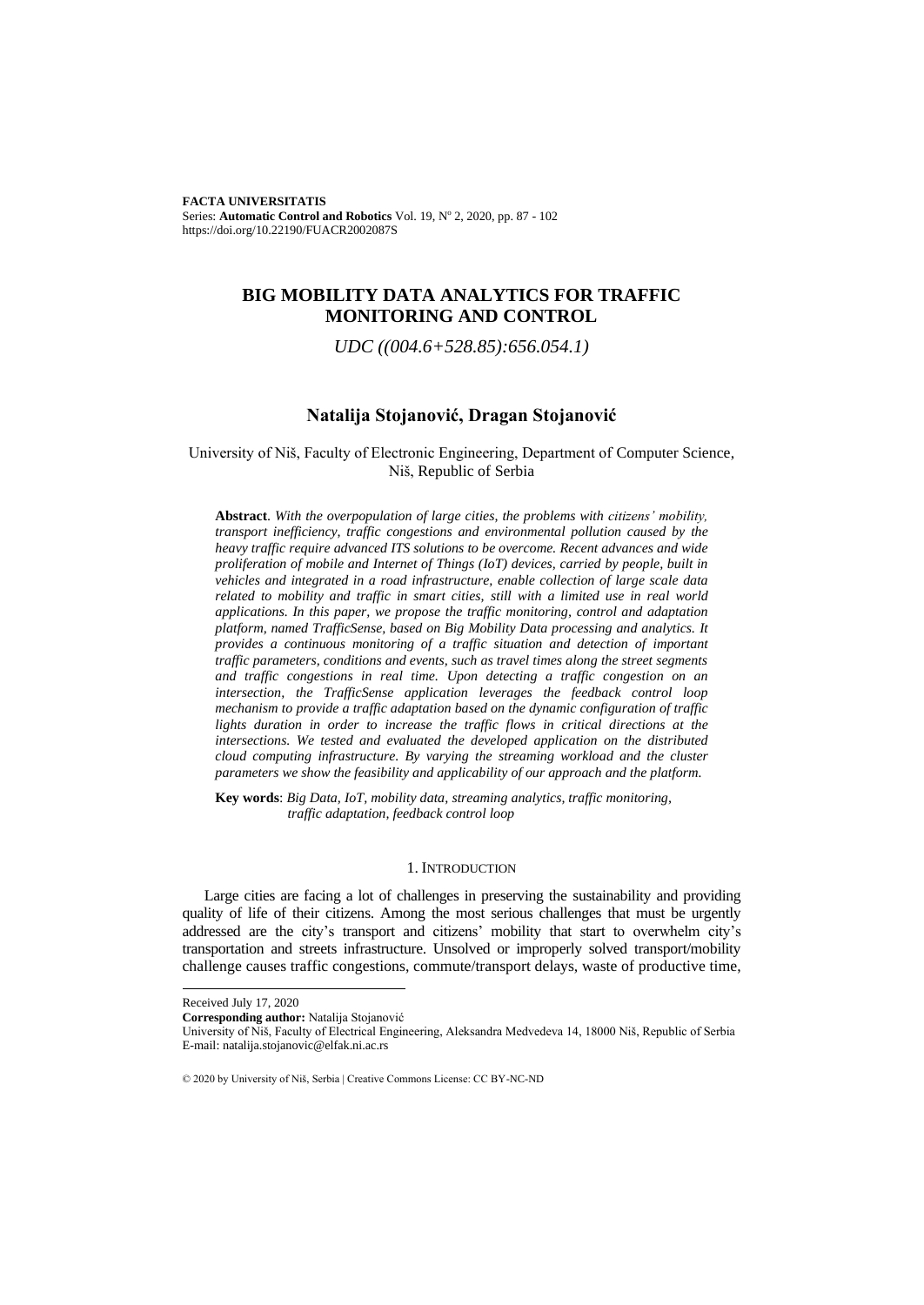traffic accidents, and extensive emission of air pollutants (especially  $CO<sub>2</sub>$ , NO and  $NO<sub>2</sub>$ ) into the environment. The Smart Cities of tomorrow need a significant improvement in the way transport and mobility are organized with a traffic that is controlled and adapted to the fluctuating and dynamic needs of their citizens. There is an urgent need to exploit the large amounts of data generated by sensors carried by citizens, integrated in vehicles, and built in the street infrastructure by leveraging advanced Big Data methods and technologies to collect, store, process, analyze and visualize traffic and vehicle-related data for the improved traffic monitoring and control [1].

The advanced technologies in autonomous and connected cars equipped with plenty of sensors (GPS, LiDAR, street and dash cameras, etc.), and enriched with Vehicle to Vehicle (V2V) and Vehicle to Infrastructure (V2I) communications, as well as sensors integrated in road infrastructure, such as inductive loop detectors and cameras, generate increasing amounts of vehicle and traffic related data. Such Big traffic and mobility Data, fused with data originated from citizens' mobile devices and social media, are characterized by high Volume, Velocity, Variety of data sources, and Veracity, and need appropriate methods, technologies and systems to generate significant value to Intelligent Transportation Systems (ITS) [2].

In this paper, we propose advanced Big mobility and Internet of Things (IoT) data processing and analytics architecture and the platform for continuous collection of traffic and mobility-related data, that provide control and adaptation of traffic based on current situation, conditions and events. The collected traffic and vehicle related data is used for continuous (real-time) detection of average speed and travel times along street segments, heavy traffic and traffic congestions, as well as traffic patterns and their relations with contextual information. The analysis and mining of off-line (historical) Big mobility data provide detection of mobility patterns depending on the time of the day/week/month/year, a weather situation, mass events in the city, etc. The platform provides prediction of the traffic characteristics and conditions leveraging machine learning models and techniques and proactive reactions based on such a prediction.

By implementing architectural components for processing, analysis and visualization of Big Data collected by moving vehicles and in-road sensors, we developed the *TrafficSense* platform for traffic monitoring and control that provides a real-time traffic streaming analytics and detection of important traffic events and conditions, such as:

- Average travel times over street segments,
- Slow-moving traffic and traffic jams,
- Traffic stop for a longer time,
- Heavy traffic along street segments.

Upon detection of traffic conditions and events, the platform uses feedback control loop mechanism to change and adapt the traffic situation. Traffic control and adaptation are performed by changing the duration of the traffic lights at congested intersections and changing the street parameters (one-way, close/open lanes, a speed limit, etc.). In that way, the traffic adaptation provides a reduction of traffic congestions and heavy traffic conditions.

The main contributions of the paper are:

We propose the *TrafficSense*, Big Streaming Data architecture and the platform for continuous processing and analytics of massive amount of traffic and mobility related data originated from vehicles and street infrastructure sensors.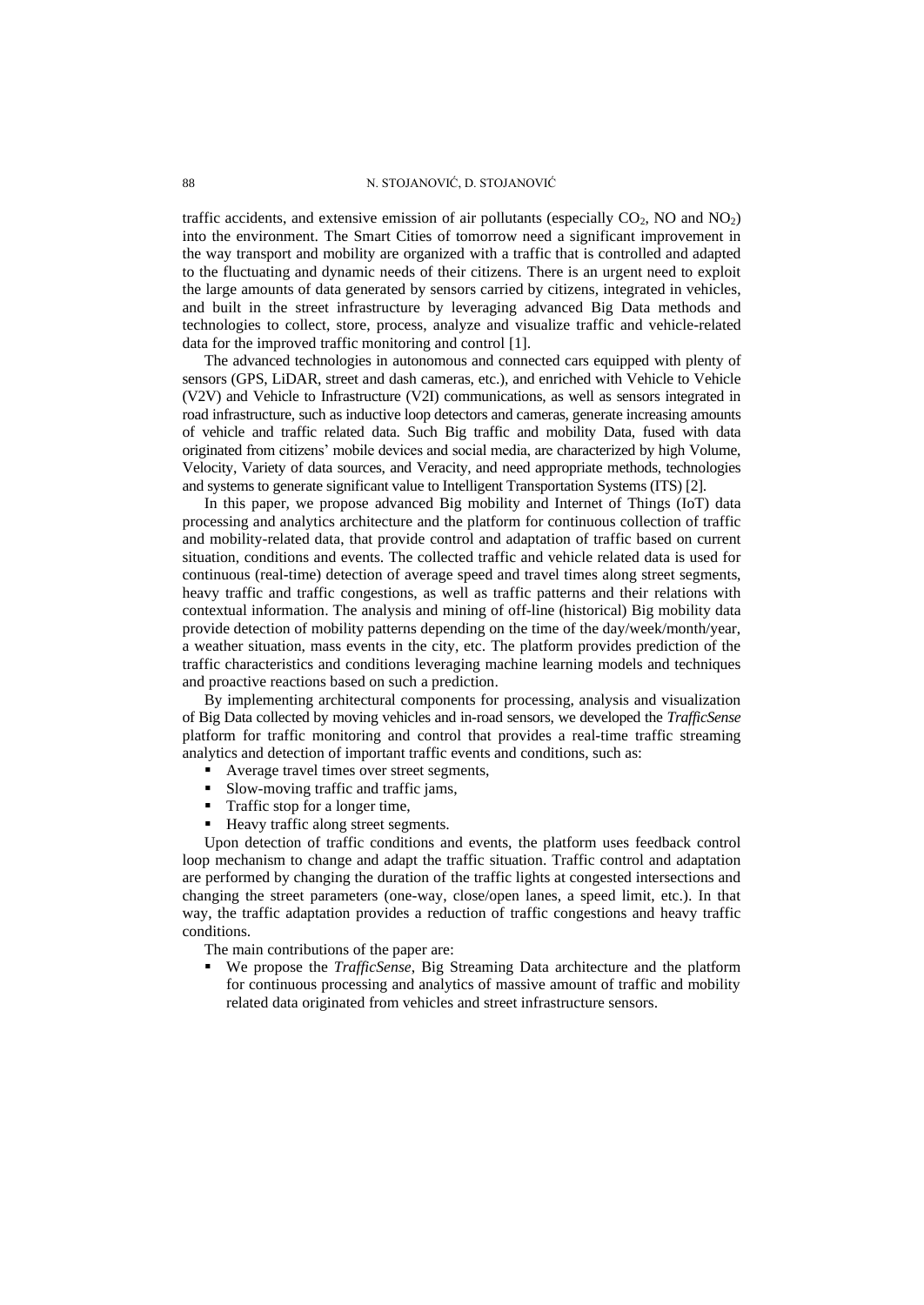- We develop the *TrafficSense* application that employs the feedback control loop mechanism to adapt traffic actuators (traffic lights, variable message signs, etc.) and traffic monitoring through a Web dashboard application.
- We evaluate experimentally the application and the platform using the realistic traffic simulation data, and prove the feasibility and applicability of our approach, as well as the performance and scalability with increasing traffic/mobility data loads and velocity.

The rest of the paper is organized as follows. In Section 2, some background information and the related work are presented. The architecture and the main components of the *TrafficSense* platform intended for traffic monitoring and control are described and discussed in Section 3. In Section 4, the implementation details and runtime behavior of the traffic analysis and control and adaptation of traffic lights by the *TrafficSense* application, are presented. The experimental evaluation and its results are presented in Section 5. The concluding remarks are given in the last Section along with the outline of future research directions.

### 2. BACKGROUND AND RELATED WORK

The increase in the amount and availability of mobile crowd-sensing and IoT data has fueled the vision of Smart Cities that will improve every aspect of our urban lives, including transport and mobility, health, energy use, environment preservation, manufacturing, etc. [3]. Big Data processing and analytics is classified as a batch and stream processing and corresponding components are included in the software system architectures proposed for data-intensive applications, known as the Lambda and Kappa<sup>1</sup> architecture [4]. The Lambda architecture comprises the Batch Layer, Speed Layer (Stream layer) and Serving Layer. The Batch processing and analytics is suitable for performing long-running queries over a data lake, and for analysis that leverages data mining and machine learning techniques to find patterns in data and extract knowledge. The Kappa architecture focuses only on the streaming data processing and finds its applications in the real-time detection and analytics of events. While the  $H$ adoop<sup>2</sup> framework is primarily designed for the batch processing based on the MapReduce paradigm, there are several Big Streaming Data frameworks suitable for the Speed (Stream) Layer and the implementation of the Kappa architecture, such as Apache Storm<sup>3</sup>, Heron<sup>4</sup>, Spark<sup>5</sup>, and Flink<sup>6</sup> [4]. The traffic stream processing enables performing data analytics on the fly, and a real-time detection of events and conditions based on data originated from vehicles, loop detectors, street sensors/cameras, weather data, etc. The results of the streaming analytics are often real-time and proactive responses and notifications to drivers and traffic control operators.

Torre-Bastida et al. [5] present the up-to-date research related to Big Data methods, technologies and tools in supporting transport and mobility applications, such as navigation, route planning, traffic monitoring, network design, and others. The paper provides an

<sup>1</sup> http://milinda.pathirage.org/kappa-architecture.com/

<sup>2</sup> https://hadoop.apache.org/

<sup>3</sup> https://storm.apache.org/

<sup>4</sup> https://heron.incubator.apache.org/

<sup>5</sup> http://spark.apache.org/

<sup>6</sup> https://flink.apache.org/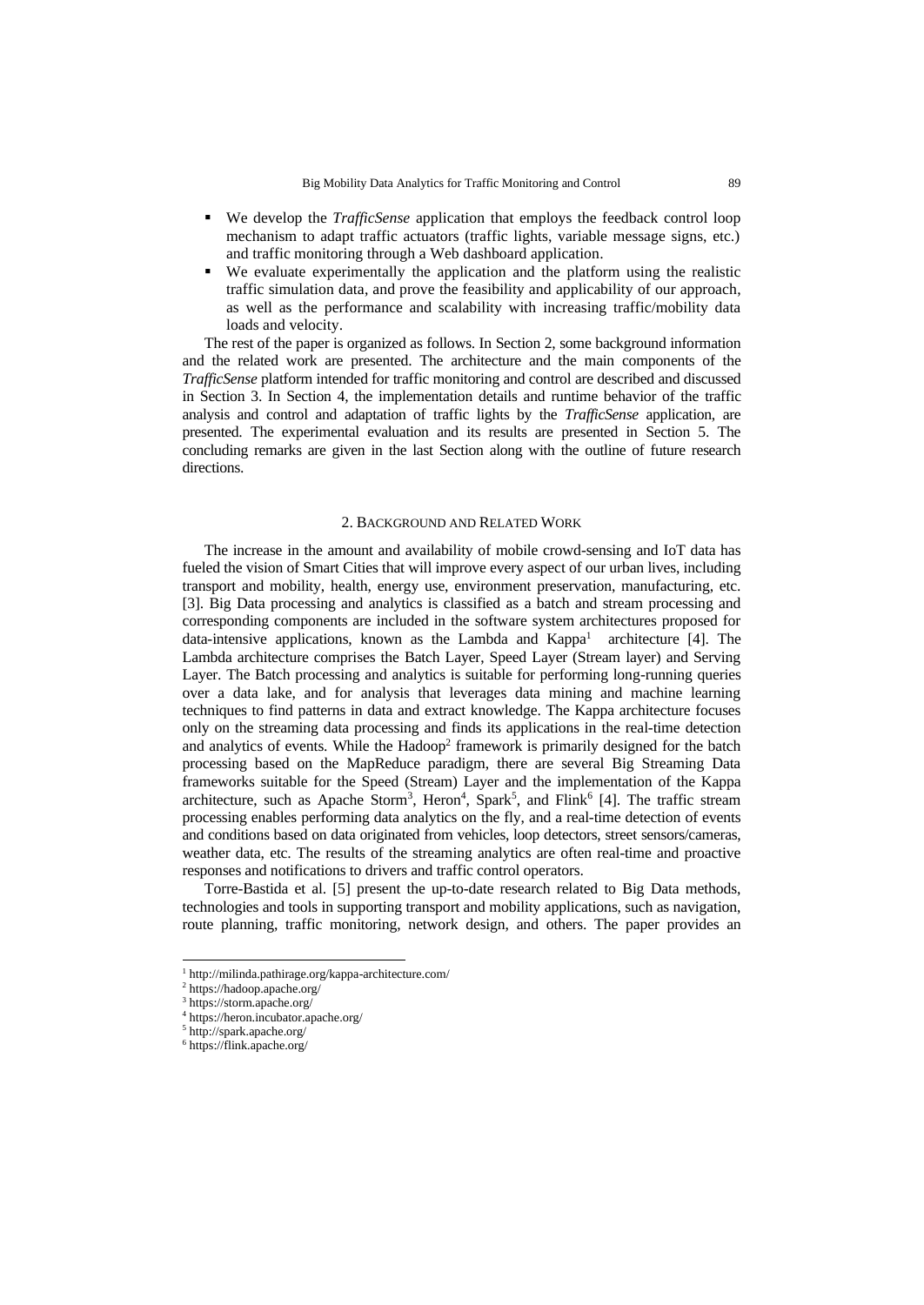extensive literature review and an analysis of contributions in modeling, processing, analyzing and visualizing transport and mobility Big Data and concludes with trends and challenges that open up new research and advances in the field of transport and mobility.

The survey of Big Data analytics in the ITS framework is given in [2] along with the review of data collection and analytics methods and platforms, as well as Big Data analytics application categories. The authors describe several case studies and discuss open challenges of Big Data analytics applications in ITS, including road traffic accidents analysis, road traffic flow prediction, public transportation service plan, personal travel route plan, and others.

Guerreire et al. [6] propose an architecture based on Apache Spark and MongoDB technologies for batch processing of traffic related information collected from road sensors and telematics data. Almost the same authors in [7] propose a scalable architecture for the traffic management capable of processing the real-time traffic data captured from inductive loop counters integrated in a road network. Their approach enables real-time monitoring of the road network and detection of traffic events, based on the Apache Storm Big Streaming Data framework. They performed experimental evaluation and validation obtaining performance metrics that justify the use of Big Data streams management system with the real world, large-scale traffic loop sensor data.

The research performed within the CityPulse<sup>7</sup> EU FP7 project and presented in [8] focuses on the Smart City framework for processing large-scale IoT data streams. The main goal is to enrich large-scale traffic data streams with semantic annotations, enabling adaptive processing, aggregation and federation of data. The authors discuss the challenges of smart adaptation and integration of various sensory data sources in extraction of useful knowledge intended for citizens and city authorities.

The application of Complex Event Processing (CEP) rules to detect events and congestions in traffic data streams is presented in [9]. The authors propose a dynamic adaptation and optimization of CEP rules and their thresholds by using clustering techniques and demonstrate the usefulness and applicability of their approach using a real-world use case of ITS to detect congestions in near real-time.

Ta-Shma et al. [10] propose so-called "hut" architecture for ingesting and analyzing IoT data, which combines both historical and real-time data and performs the batch data analysis to provide a context for real-time analysis. The authors implement the proposed architecture using the open source Big Data technologies and components and demonstrate the feasibility of their solution in two real-world Smart City use cases for transportation and energy management.

Amini et al. [11] propose a flexible architecture based on a distributed computing platform for real-time traffic control. The part of the architecture is implemented using Big Data technologies with intention to send information and messages to the traffic control logic. They demonstrate the proposed approach on a case study of controlling the opening and closing of a freeway hard shoulder lane based on the traffic density and crowdedness.

Schmid et al. [12] focus on self-adaptation in a large-scale vehicle navigation system. They present a novel approach based on the system model characterized by essential input and output parameters and provide a self-adaptation of the navigation system based on an analysis of streaming data coming from the system. They develop a system and a tool named the Crowdsourced Navigation system (CrowdNav), based on the SUMO traffic simulator [13],

<sup>7</sup> http://www.ict-citypulse.eu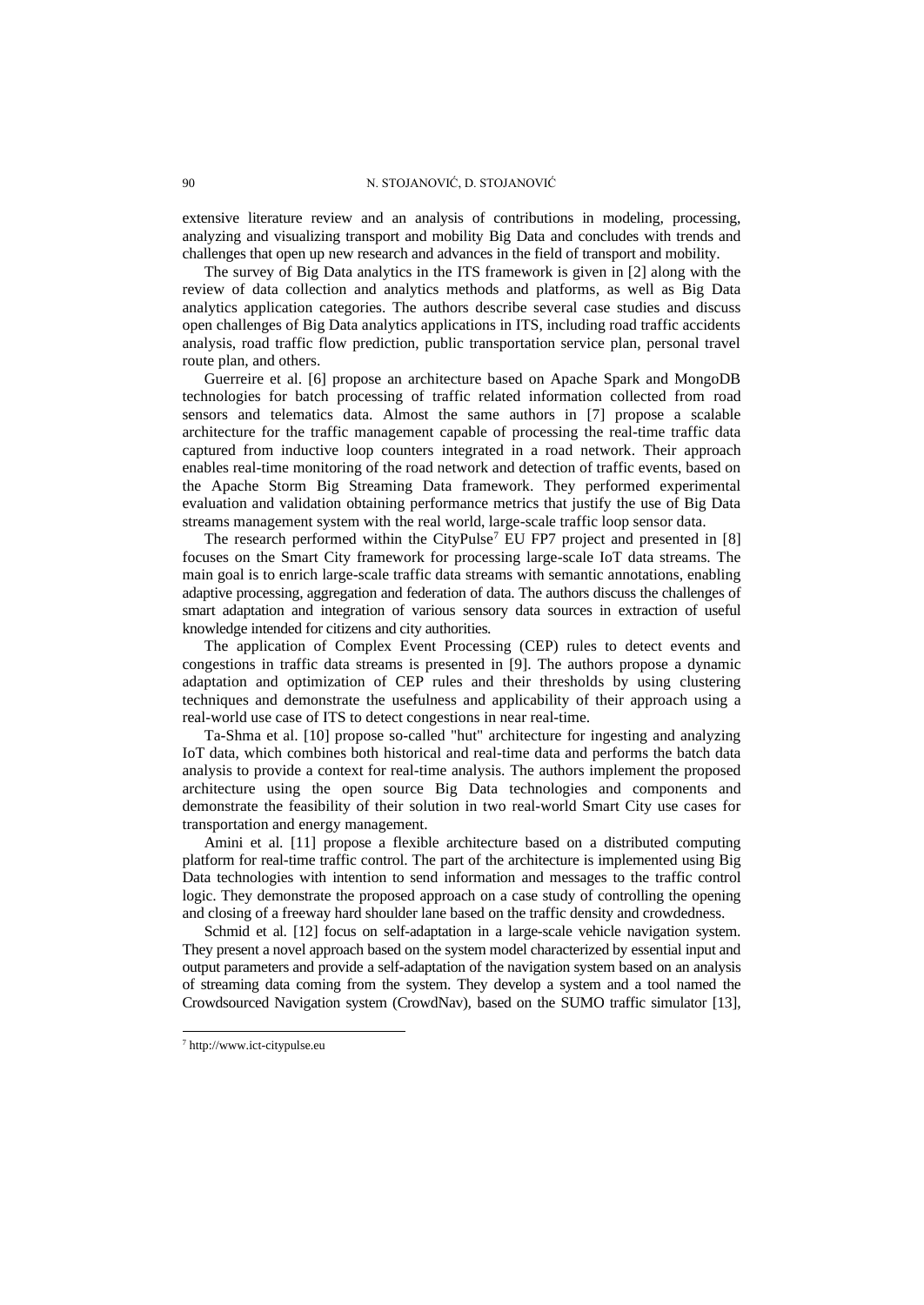that provides a dynamic adaptation of navigation instructions according to the current traffic status and conditions through the open source RTX<sup>8</sup> framework.

A novel architecture, named Theta, intended for adaptive data-driven systems that can change and adapt used data sources and data analysis algorithms at runtime to preserve the target quality of its outcome, is proposed in [14]. The authors present and describe an example of a vehicle management system where the adaptive Big Data analytics based on Theta architecture, could be successfully applied.

In [15], the authors present a Big Data platform, named Sipresk, to support analytics over large traffic data collected from various data sources. They provide an adaptation of the platform to the changing environment, such as the high workload, and the network failure, by leveraging a MAPE-K loop [16] based solution. The Sipresk platform is deployed and validated on the several use cases, such as finding average speed and congested segments in the major highways in Greater Toronto Area.

In contrast to some of the existing solutions, the *TrafficSense* architecture and the platform for processing and analytics of Big Streaming Data were developed by extending the Kappa architecture. We use historical (offline) traffic and mobility data to setup the configuration parameters for the traffic streaming analytics methods. As in [15], our platform implements feedback control loop mechanism based on the MAPE-K architecture for self-adaptive systems, but with the intention to perform the adaptation of the physical system under monitoring and control (i.e. traffic), not the platform itself in order to cope with high workload and failures. In contrast to [11], our platform performs the traffic adaptation through the traffic light duration control, as a more complicated scenario than just the opening and closing a shoulder lane on a highway. We demonstrate that our approach is feasible, applicable, scalable and can be easily deployed and operated in a real-world ITS scenario for traffic control and adaptation.

## 3. THE TRAFFICSENSE PLATFORM ARCHITECTURE

Continuous monitoring, collection and analytics of massive amounts of traffic sensor, IoT and mobility data (Big Data) require high resource usage for processing and analytics along the data/control pipeline, increase computational costs required to analyze data, consume significant storage, and increase network usage. To provide streaming processing and analysis of relevant and up-to-date traffic-related information, and generation of proactive responses and notifications, we propose a distributed Big mobility data analytics architecture and the platform, *TrafficSense*. The *TrafficSense* platform is based on the edgecloud compute continuum providing modular and distributed components and services for Big Data storage, processing, analytics and visualization. It supports the extraction of the high-level representations of the traffic features and conditions by exploring aggregation, fusion and analytics of IoT sensor and mobility data in real-time to provide continuous monitoring and prediction of critical traffic events and conditions.

The architecture of the *TrafficSense* platform, highlighting the basic components that play appropriate roles in Big Data processing and control flow, is shown in Fig. 1. The architecture consists of components deployed and executed on IoT/mobile devices and edge gateways at the edge of the architecture for: i) Sensor data collection and actuator

<sup>8</sup> https://github.com/Starofall/RTX/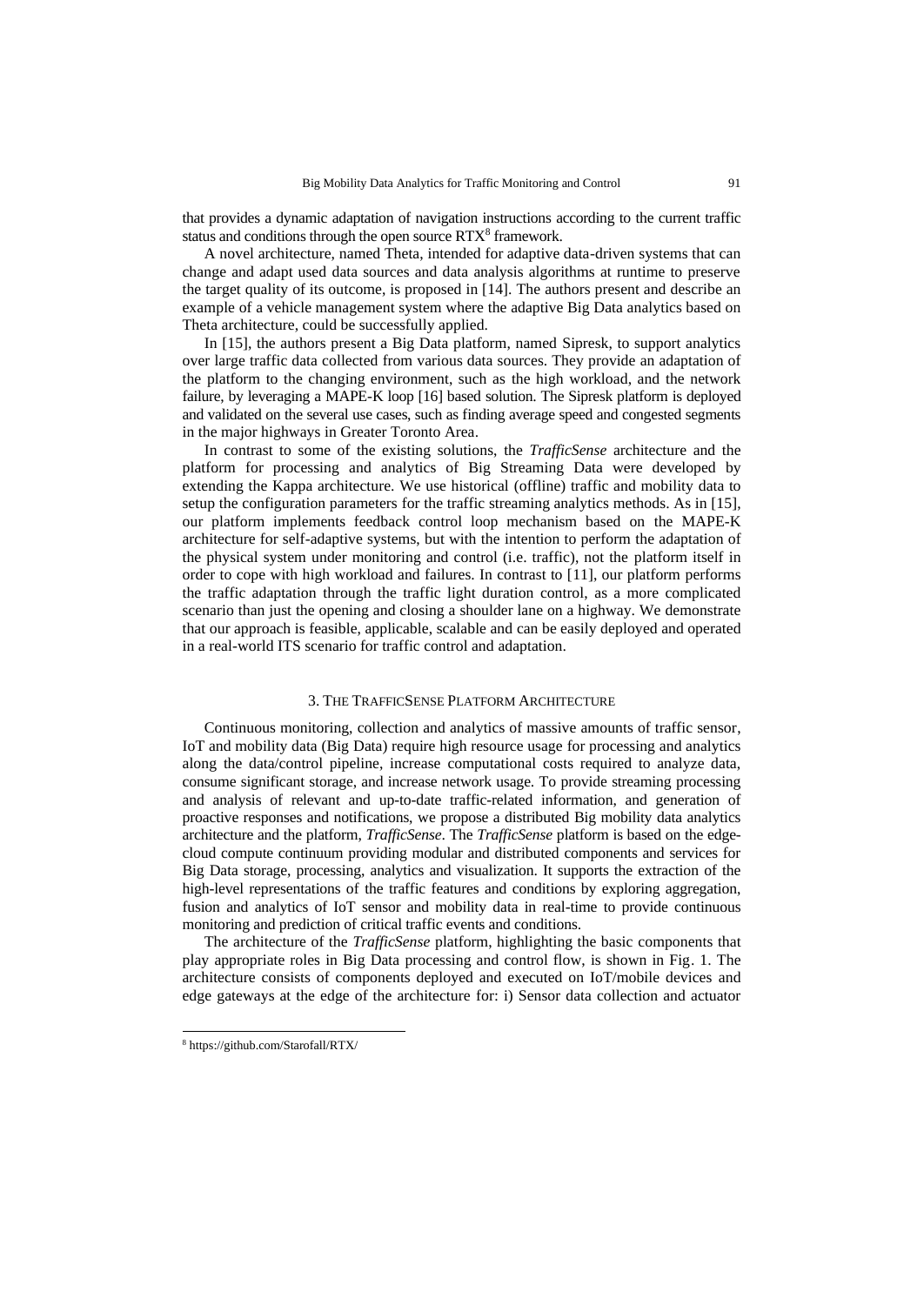control ii) Sensor fusion and context enrichment, iii) Local processing, streaming analytics and event detection. The *TrafficSense* platform for management of Big streaming and offline data on a cluster/cloud computing infrastructure includes components for: iv) Big traffic streaming data processing and analytics, v) Storage, aggregation and mining of Big traffic data, and vi) Visualization and visual analytics by a dashboard application. The communication between *TrafficSense* IoT/mobile/edge components and the cluster/cloud components relies mainly on asynchronous message-passing and publish/subscribe mechanism supported by a message broker middleware.



**Fig. 1** The *TrafficSense* platform architecture

The edge components of the platform are based on the IoT and mobile sensor devices to collect data necessary for traffic monitoring and control. The data come from various sources, devices built in the vehicles, or integrated in the road infrastructure, such as induction loop detectors, video surveillance cameras, RFID tags, GPS, microwave radars, etc. The extensive review and the classification of the various traffic data collection methods and technologies can be found in [2, 17]. Such data can be enriched and correlated with external and environmental data sources collected within a Smart City infrastructure (weather conditions, environment pollution/noise, temperature, city events, social media, etc.). The fusion, context enrichment and streaming analytics of IoT and mobility trafficrelated data are performed within *TrafficSense* IoT/mobile devices and edge computing components providing efficiency and minimal latency in detection of critical traffic events and conditions that require prompt actions. The processing and analysis of Big IoT,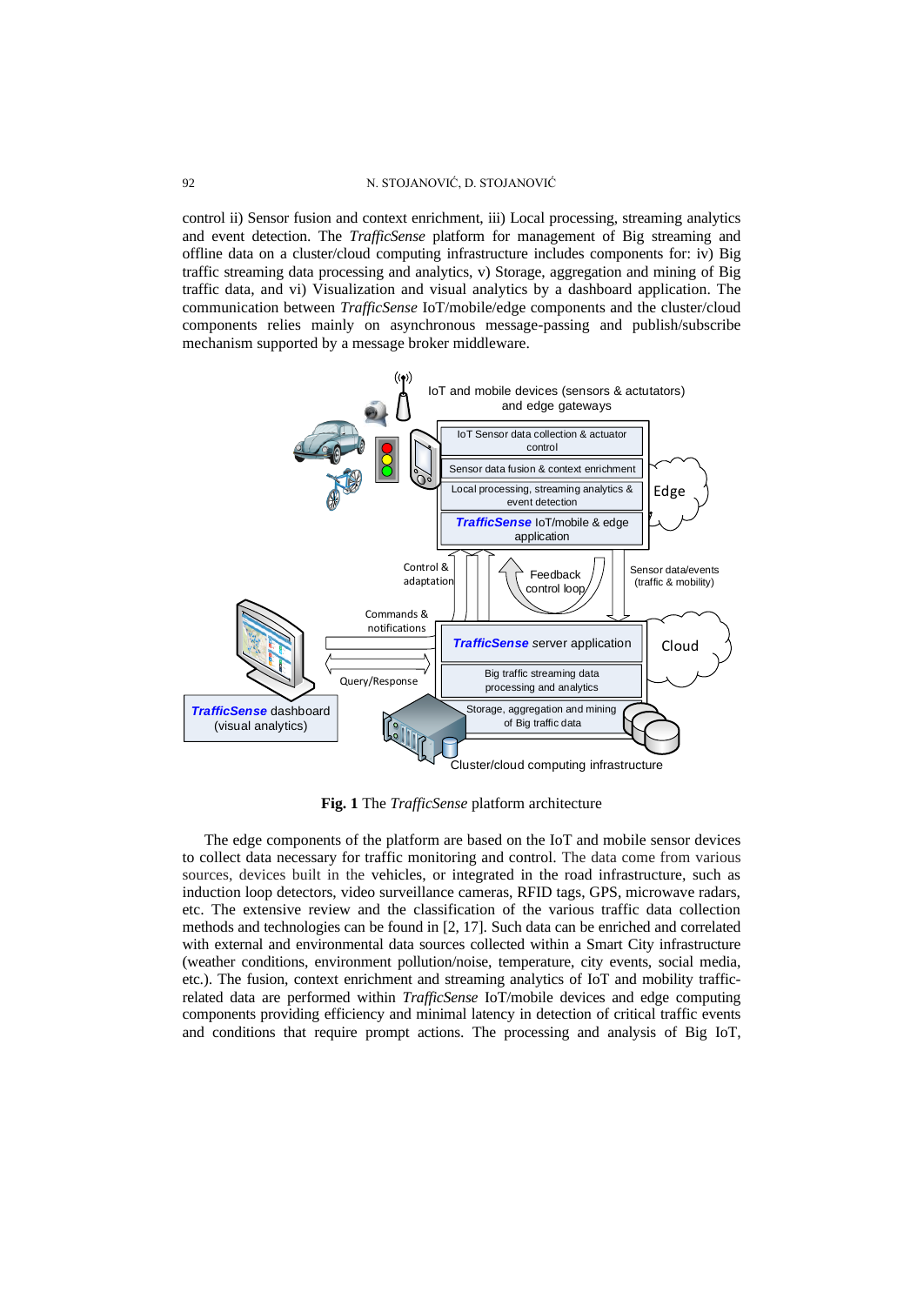mobility and traffic data streams are performed within a computer cluster and/or public, private or hybrid cloud infrastructure within the *TrafficSense* server (back-end) components. Also, the storage, aggregation, and mining over Big traffic-related data provide detection of mobility patterns depending on the contextual information, such as the time of the day/week/month/year, the weather situation, the mass events in the city, etc.

The results of Big streaming and offline data analytics are provided to a traffic control center and traffic operators through tailored visual analytics, dashboard application providing human-in-the-loop principle. The *TrafficSense* platform provides support for the development and operation of specific ITS applications with components deployed at the IoT/mobile and edge devices, as well as the cluster/cloud computing infrastructure. Such applications relies on the *TrafficSense* components for the Big traffic and mobility data processing and analytics tailored for specific application scenarios such as traffic flow prediction, traffic signal control, public transport management, emergency management, etc.

The *TrafficSense* architecture and the platform implement a feedback control loop mechanism and adhere to the MAPE-K model and architecture principle for self-adaptive systems [16]. The MAPE-K architecture includes *Monitor*, *Analyse*, *Plan*, *Execute* modules and a shared *Knowledge* base. The *Monitor* module collects data from sensors in environment, sends them for *Analysis* of monitored data, *Planning* response actions, and *Execution* of these actions through the actuators integrated in the environment. All modules are based on the common *Knowledge* representation of the system under monitoring, control and self-adaptation. The *TrafficSense* IoT/mobile/edge components implement *Monitor* features, *Analyse* and *Plan* functionalities are implemented and spread across the *TrafficSense* edge and cloud data processing and analytics components, while *Execute* capabilities are provided by *TrafficSense* IoT/mobile actuators, closing the feedback control loop. All mentioned components of the *TrafficSense* platform along the edge-cloud compute continuum provide analytics and machine learning capabilities and include the *Knowledge* component of MAPE-K required for making decisions about personalized traffic services, control and adaptation.

## 4. TRAFFIC STREAMING ANALYTICS FOR TRAFFIC LIGHTS ADAPTATION

The traffic monitoring and adaptation scenario explored in this paper is based on the use of Floating Car Data (FCD) or, more specifically, the GPS probe data, consisting of the location (latitude, longitude) and the time, collected from vehicles moving along the city's streets. The Big traffic and mobility data streams are collected by IoT mobile devices and edge gateways, and processed by traffic streaming analytics application in a traffic control center. The processing and analytics provide detection of traffic conditions and events in real-time, such as average speed along the street segments and traffic congestions at intersections. By employing a feedback control loop the application provides the traffic adaptation through traffic actuators, traffic lights and variable message signs (VMS).

Instead of real IoT and in-vehicle devices, and dedicated *TrafficSense* IoT/mobile application for traffic data collection, we use  $SUMO<sup>9</sup>$  [13], an open source, microscopic and continuous traffic simulator, developed by the Institute of Transportation Systems at the German Aerospace Center to achieve realistic traffic and mobility data (FCD)

<sup>9</sup> https://www.eclipse.org/sumo/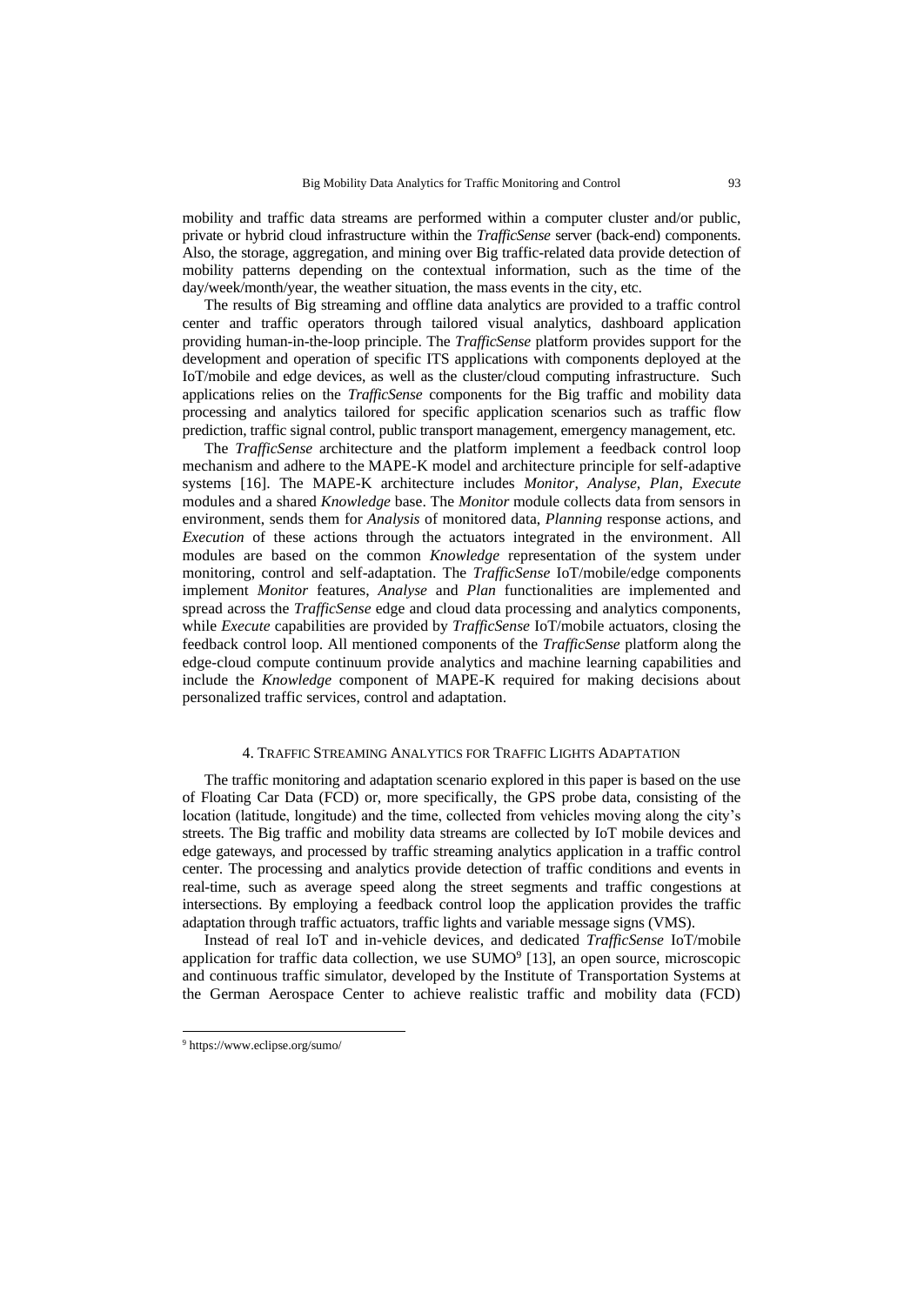

generation (Fig. 2). We implemented the *TrafficSense* server application for traffic streaming analytics and traffic adaptation using contemporary Big Data technologies.

**Fig. 2** SUMO microscopic traffic simulator

In order to provide the control of the simulation and traffic parameters,  $\text{Tr}aCl^{10}$  (Traffic Control Interface) is used. TraCI provides programming access to the running traffic simulation, allowing retrieval of values that characterize simulated vehicles in motion and manipulation of their behaviour "on-line". The streaming mobility (FCD) and traffic data originating from the SUMO simulator are published to the specific topics of the Apache Kafka<sup>11</sup> message broker. We choose Kafka broker among other alternatives, such as Rabbit $MQ<sup>12</sup>$ , due to its high efficiency and message throughput, as well as scalability when deployed to the cluster/cloud infrastructure. The Kafka message broker receives and collects mobility and traffic data published to a specific topic by various sources,in our scenario only the SUMO simulation data, but in a real settings, also data from RFIDtags, inductive loops, street sensors/cameras, etc.. The data are received by the subscribed *TrafficSense* back-end application that is based on the server components of the *TrafficSense* platform for processing and analytics of Big Streaming Data related to traffic and vehicle mobility. The *TrafficSense* application is implemented using the Apache Spark framework and Spark Core, Structured Streaming and SparkML components that provides APIs for batch and streaming data processing and analytics at the massive data scale. Comparing to other Big Data frameworks, such as Apache Storm and Heron, Apache Spark includes components for both batch and streaming data analytics and machine learning, and also is more mature

<sup>10</sup> https://sumo.dlr.de/docs/TraCI/Interfacing\_TraCI\_from\_Python.html

<sup>11</sup> https://kafka.apache.org/

<sup>12</sup> https://www.rabbitmq.com/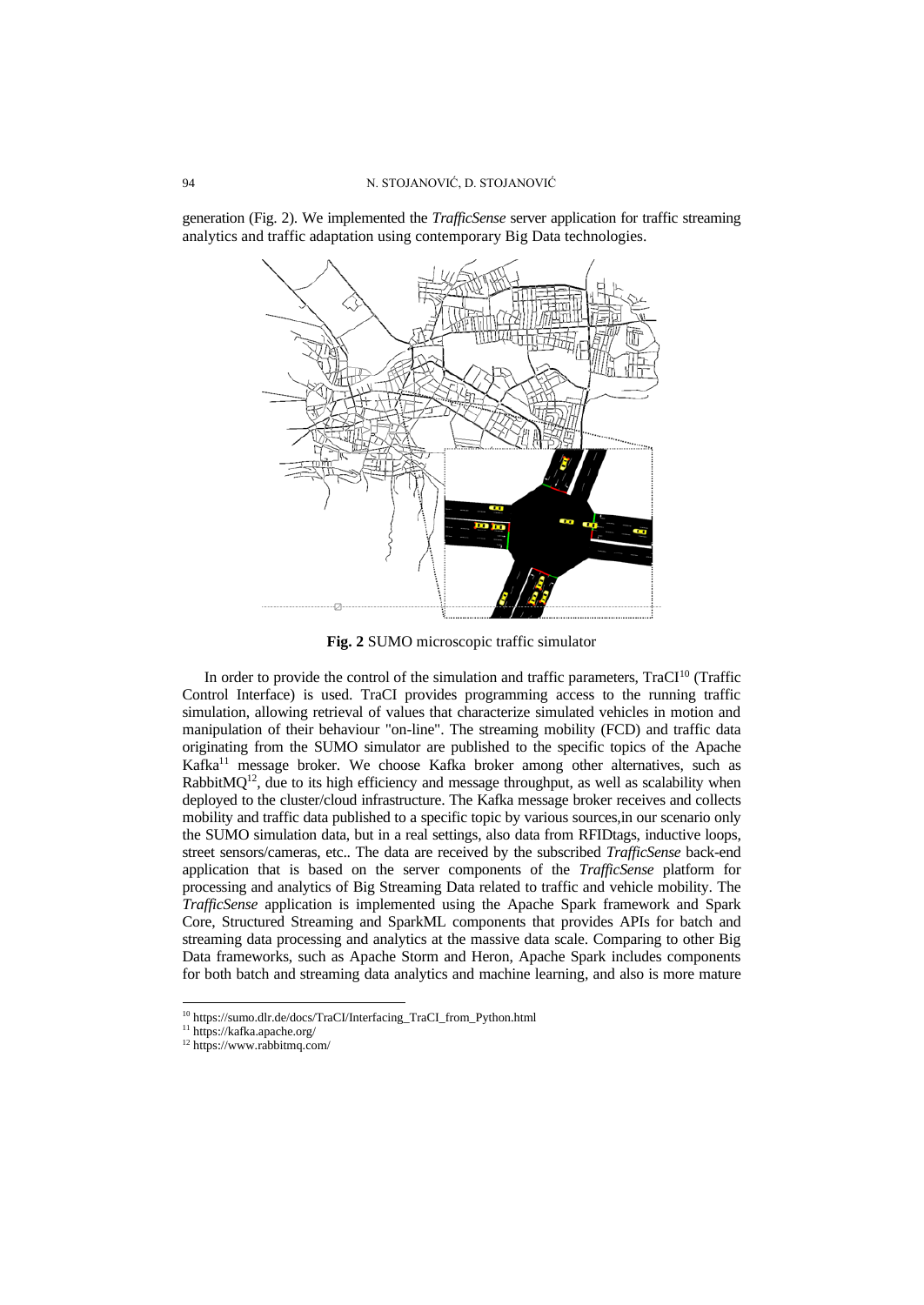than the Apache Flink framework. In the future developments we will consider use of Apache Beam<sup>13</sup>, an open source, unified model for defining both batch and streaming data processing pipelines that can be executed by supported distributed processing frameworks, such as Apache Flink, Apache Spark, and Google Cloud Dataflow [4].

To provide control and self-adaptation of the traffic simulation generated by SUMO we extended CrowdNav<sup>14</sup> tool with the self-adaptation functionalities (*CrowdNav-SA*) that can change and adapt the traffic simulation and simulated vehicle parameters in a real-time using TraCI interface. *CrowdNav-SA* can subscribe to receive messages on the particular Kafka topics and, based on local JSON configuration, performs adaptation of the traffic in real time while the simulation is running. Upon receiving Kafka messages published by *TrafficSense* application that inform on congestions on particular streets and intersections, *CrowdNav-SA* calls the SUMO operations via TraCI API to change the simulated traffic parameters and re-configure the simulation. In this way, the *TrafficSense* application and the *CrowdNav-SA* tool implement *Analyse-Plan-Execute* actions of the MAPE-K framework and close the feedback control loop for traffic control and adaptation.

The *TrafficSense* application<br>provides dashboard functionality dashboard functionality through a real-time Web dashboard application for monitoring of traffic and mobility of vehicles implemented using Leaflet<sup>15</sup> JavaScript map library and MapBox<sup>16</sup> API for providing background geographic maps. To provide dynamic visualization of traffic congestions occurring and a slow traffic over particular street segments, Eclipse Vert. $x^{17}$ , an event-driven application framework, was used. We have implemented the Vert.x service and the Web dashboard application connected through Web Socket interface that visualizes the vehicles in motion, dynamic travel times along the street seg-



**Fig. 3** The screenshot of the *TrafficSense* dashboard

ments, and traffic congestions, as the results of the processing and analysis performed by Spark Structured Streaming jobs (Fig. 3).

The *TrafficSense* platform and the application were implemented, deployed and evaluated on a cluster of computers running the Apache Spark platform and Apache Hadoop/HDFS using container virtualization for maximum flexibility and scalability. The Docker images for SUMO simulator, the *CrowdNav-SA* tool, and the Kafka message broker have been created and deployed at the master computer node, and started as containers. Traffic simulation data generated by SUMO are published to dedicated Kafka topics and consumed by the subscribed *TrafficSense* application executed as a series of Spark Structured Streaming Jobs. The

<sup>13</sup> https://beam.apache.org/

<sup>14</sup> https://github.com/Starofall/CrowdNav

<sup>15</sup> https://leafletjs.com/

<sup>16</sup> https://www.mapbox.com/ <sup>17</sup> https://vertx.io/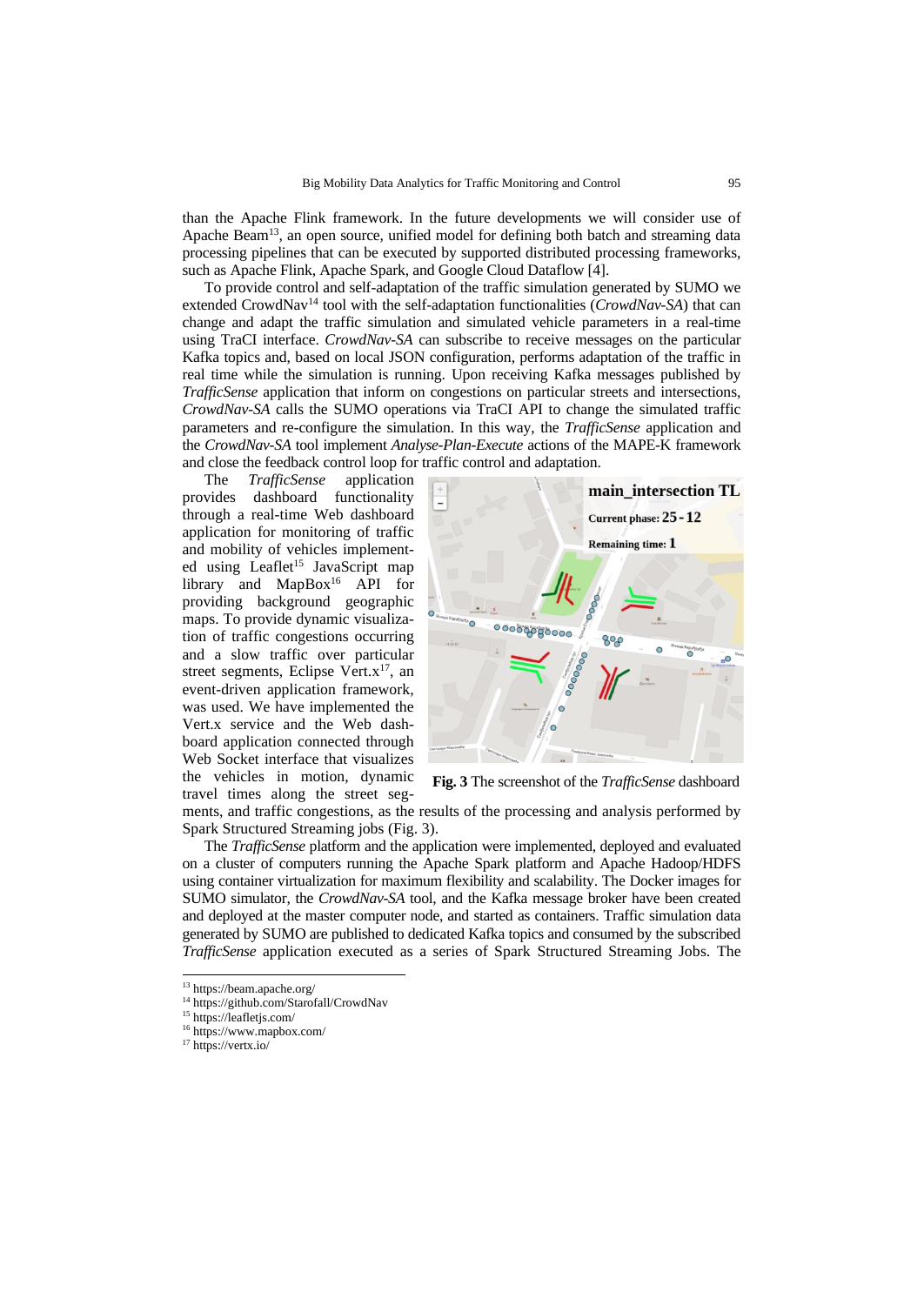application continuously processes and analyses incoming streaming mobility (GPS probe) data and stores the results on a HDFS and Cassandra NoSQL database. Based on OpenStreetMap<sup>18</sup> street network data, *TrafficSense* continuously detects the number of vehicles on the street segments, the average speed along street segments, and the number of slow or non-moving vehicles on the intersections that cause traffic congestions. Upon detection of congested street segments and intersections, the *TrafficSense* application publishes appropriate messages to the Kafka topic that is consumed by the subscribed *CrowdNav-SA* traffic adaptation tool. The *CrowNav-SA* tool provides methods and operations to change and adapt the simulation parameters of the running SUMO simulation, such as the duration of street lights in certain directions at intersections, the speed limit in crowded streets, the traffic mode (one/two ways) for certain street segments, etc. This reconfiguration performs the feedback control loop mechanism and cause self-adaptation of the traffic to overcome traffic congestions and heavy traffic [16].

The general architecture of the *TrafficSense* server application indicating technologies used for the implementation, is shown in Fig. 4.



**Fig. 4** *TrafficSense* application for traffic streaming analytics – used technologies

We have performed several experiments for the traffic adaptation through re-configuration of the traffic lights duration for the main city square in the city of Niš for various parameters related to the traffic conditions and stream processing and analytics. The parameters that enable detection of a vehicle that is almost stopped at the intersection are the minimal speed *Smin* (close to 0 km/h) and the time period in which a vehicle moves at that speed or slower. The detection of traffic status at the intersection is defined by the threshold values representing the number of stopped vehicles at that intersection (*Vmin, Vmax*):

- *Number\_of\_stopped\_vehicles* <  $V_{min}$   $\rightarrow$  *Low traffic*
- $V_{min}$  < *Number\_of\_stopped\_vehicles* <  $V_{max}$   $\rightarrow$  *Normal traffic*  $\rightarrow$  *V<sub>max</sub>* < *Number* of *stopped vehicles*  $\rightarrow$  *Heavy traffic*
- $V_{max}$  < *Number\_of\_stopped* \_vehicles

Two other configurable parameters are related to traffic lights. The *TLinc* represents the percentual increase of the traffic light duration, and *TLdec* – the percentual decrease of the traffic lights duration to allow more or less vehicles passing in that direction. It means, when the application detects a heavy traffic in particular direction at the intersection, it adapts and increases the traffic light duration for *TLinc*%. In contrast to it, when the light traffic is detected, the *TrafficSense* application decreases the duration of traffic light for *TLdec*% for that direction at the intersection. Regarding the streaming data processing and analytics, there are several parameters that can be configured before the simulation and evaluation start, such as *window size*, *sliding windows*, *watermark*, etc.

<sup>18</sup> https://www.openstreetmap.org/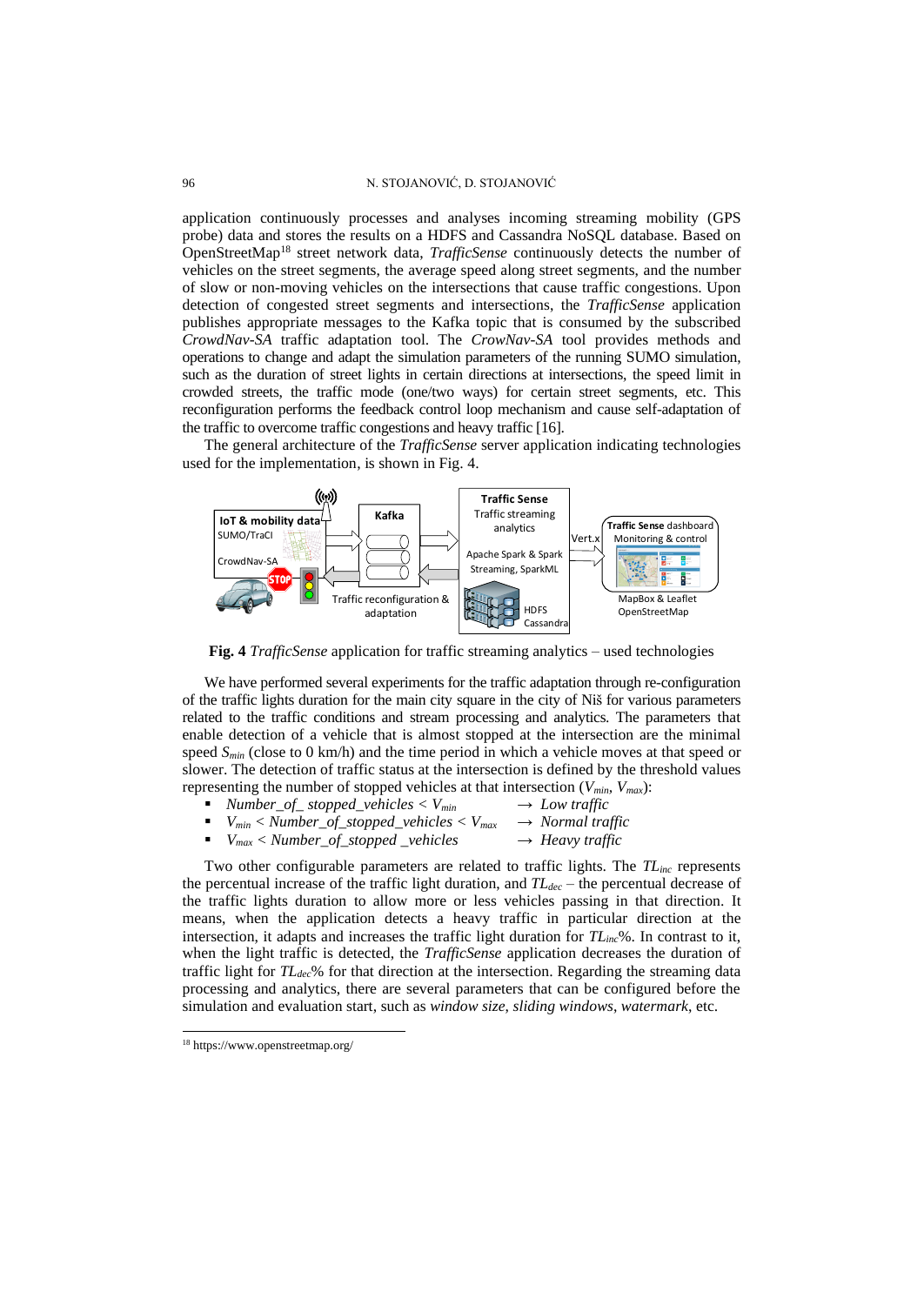We have executed several SUMO simulations varying simulation parameters to collect large (simulated) traffic data and empirically determine the most suitable values of the *TrafficSense* application parameters related to the main intersection, shown in Fig. 3. In the future research, we plan to provide a dynamic determination and calculation of these parameters by using the continuous traffic analytics and application of machine learning techniques. In a real world scenario, to appropriately define these parameters, the application should also take into the account the traffic context, such as the time of the day/week/year, the weather conditions, the city mass events, and similar conditions and situations that affect the city traffic.

We performed several traffic simulations with varying parameters and achieved significant improvement in the traffic flow at the main intersection leveraging the feedback control loop mechanism and the traffic lights adaptation. The experiment performed for 1000 of vehicles moving in the city of Nis, at the main intersection, where the durations of green traffic lights are 25s and 14s, for going straight and turning left respectively. The other parameters are defined as: *Smin*= 0 *km/h,Vmin*= 4, *Vmax*= 8, *TLinc = TLdec* = 50%.

The Fig. 5 shows the traffic conditions at the  $5<sup>th</sup>$  and  $10<sup>th</sup>$  minute of the traffic simulation, without (a), (c) and with (b), (d) traffic lights control and adaptation.



**Fig. 5** The traffic conditions at the main intersection without (a), (c) and with (b), (d) traffic lights adaptation at  $5<sup>th</sup>$  minute (a), (b) and  $10<sup>th</sup>$  minute (c), (d) of the simulation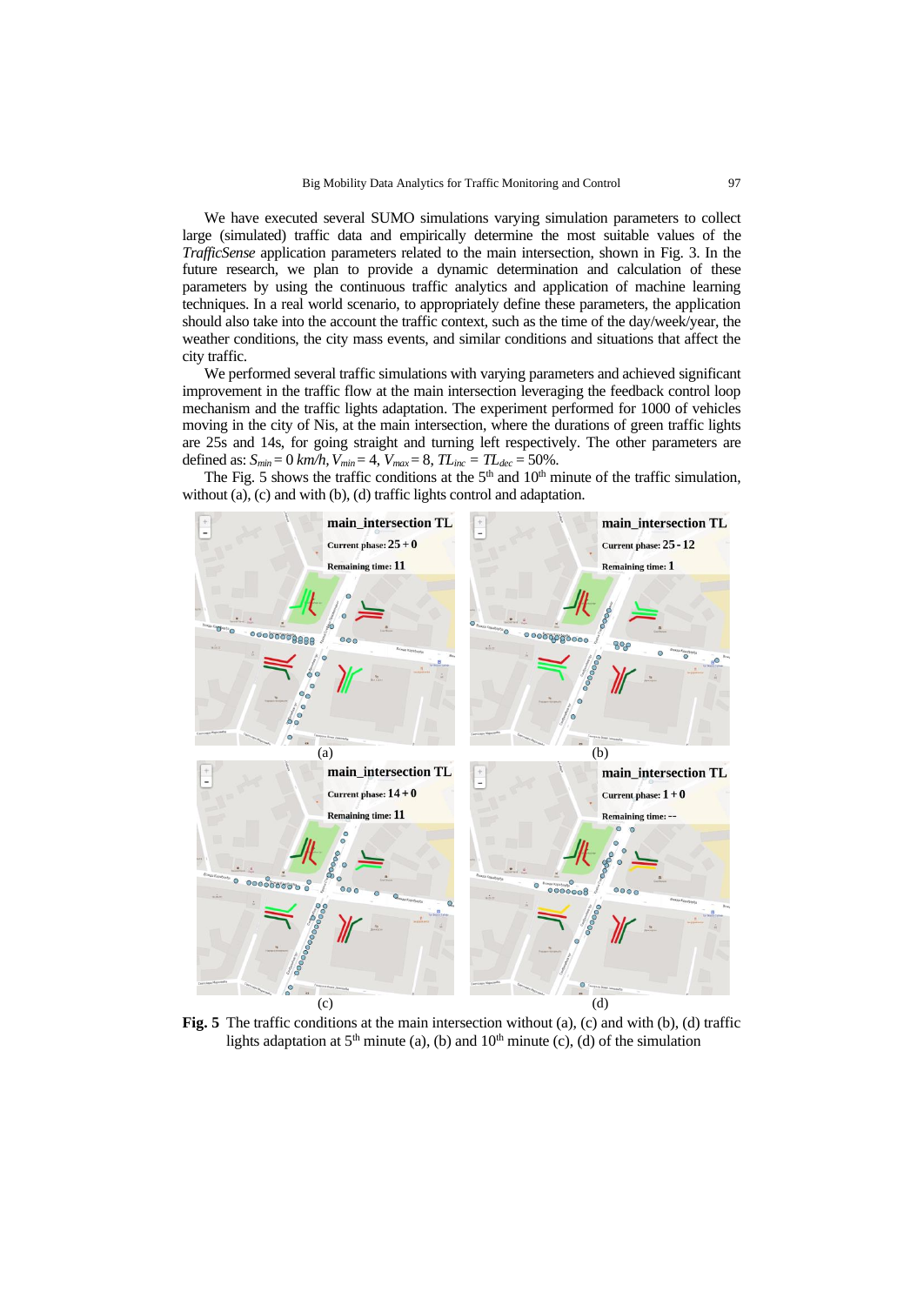#### 98 N. STOJANOVIĆ, D. STOJANOVIĆ

We have continuously collected the number of stopped vehicles at the main intersection during 30 min of simulation without and with traffic lights control and adaptation (Fig. 6). According to the average number of stopped vehicles during the 30 minute long simulation (dashed lines) we can conclude that the traffic flow is improved for about 39.4% (for  $TL<sub>inc</sub> = 30%$ ) and 49.75% (for  $TL<sub>inc</sub> = 50%$ ) when the traffic lights control and adaptation are applied.



**Fig. 6** The continuous number of stopped vehicles at the intersection without (red) and with (green) traffic lights control and adaptation in time

#### 5. EXPERIMENTAL EVALUATION

We performed experiments to evaluate the performance and scalability regarding the processing and analytics of Big Streaming Data related to traffic and mobility. For the purpose of testing and evaluation of the *TrafficSense* platform and the application for traffic streaming analytics and adaptation, we deployed the application on the two Future SOC Lab computing architectures:

- The cluster of 9 virtual machines: 1 master (8 Cores-2GHz and 8GB RAM), slaves (4 Cores-2GHz and 4GB RAM)
- **■** Multi-core computer with Intel(R) Xeon(R) CPU E5-2630 v4  $@$  2.20GHz, with two sockets, 40 CPU cores, 256GB RAM.

Apache Hadoop/HDFS, Spark, Kafka and Cassandra were installed and configured on both platforms, and the containerization of Spark and Cassandra using Docker were performed on the multi-core computer. The *CrowdNav-SA* tool and the *TrafficSense*  application were developed using Python programming language and PySpark API is used for accessing Apache Spark Core and Structured Streaming and ML features.

For the cluster of nine virtual machines, *TrafficSense* is executed using one Spark Driver running at the Master node and eight Spark Executors running at Worker nodes, allocating 2.5GB RAM each and executing on all available CPU cores. Also, the HDFS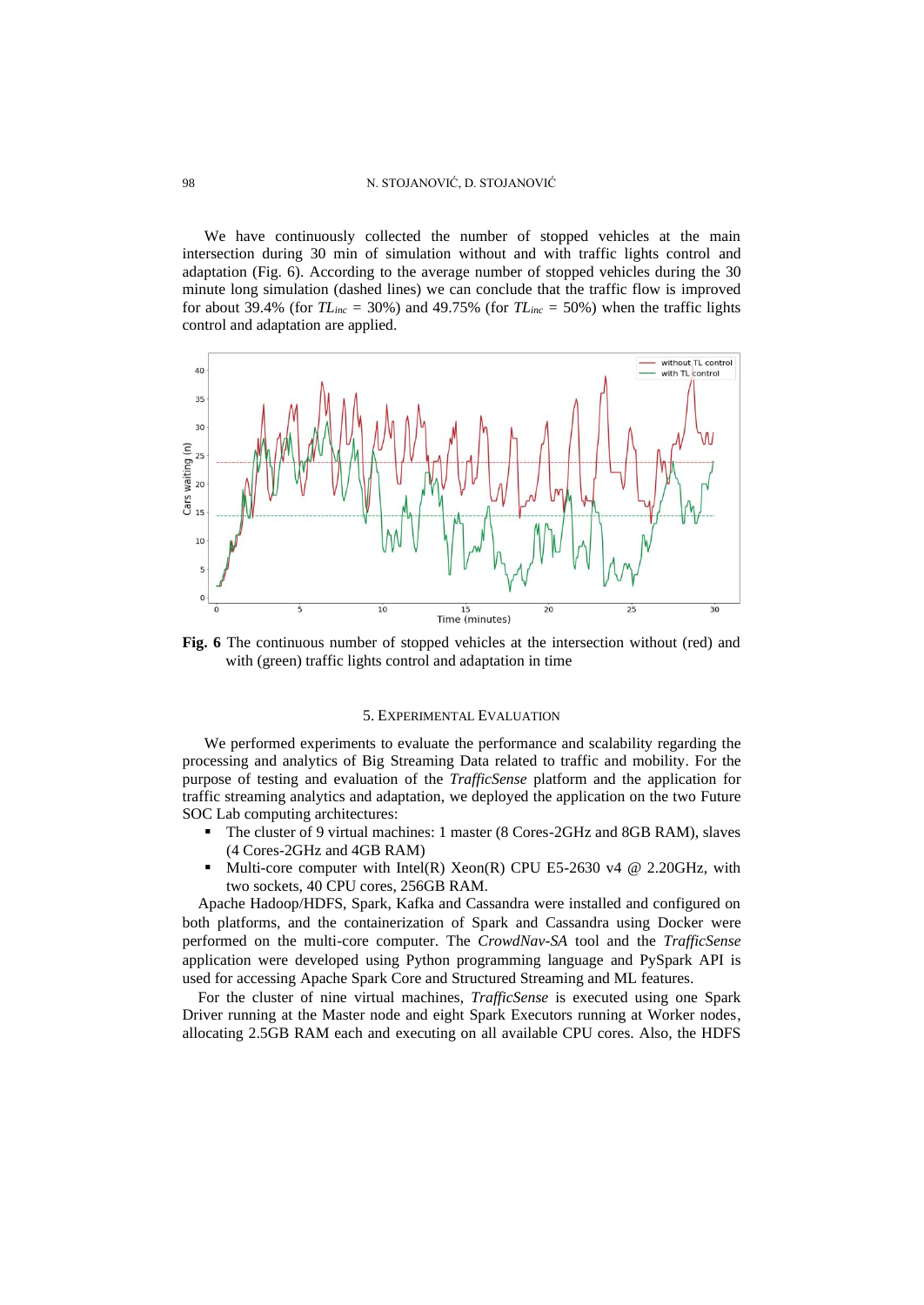and Spark daemons are executed in the background, consuming at least one core. In the multi-core computer setting, one Spark master and 2 Spark workers are started as containers, executing 10 Executors each consuming 4 cores and 16GB of RAM.

We evaluated the maximum workload with 10000 simulated vehicles that report location/time data each second, generating more than 25 million messages sent by three independent streams to the dedicated Kafka topic. The *TrafficSense* application processed and analyzed the whole streaming workload for about 15 minutes, so the peak throughput is almost 28000 messages/second. This means that the application can receive 28000 messages from the Kafka *traffic* topic at each second, perform processing and analytics to detect the status of the traffic at each street segment and intersection, and generate and publishe control and adaptation messages to the another Kafka topic to be consumed by *CrowdNav-SA* that dynamically re-configures SUMO simulation parameters (traffic lights duration)*.* The tests with six streams sending 50 million of messages shows similar performance, and the application completes the streaming workload for about 32 minutes. The experiments shows that even the experimental cluster with configuration of 9 commodity computers (virtual machines) would successfully monitor and control traffic lights in a real-world deployment, with more than 10000 vehicles reporting their position at each second. In the multi-core computer setting, the *TrafficSense* application shows similar performance in average for completing processing and analysis of both 25 million and 50 million of messages and adapting traffic lights at the crowded intersections. The experiments proved the usability of the proposed platform and the application in a real world scenario. To evaluate the performance limits of the application, in the simulated scenario, we defined that each simulated vehicle reports its location every 1 second.In the real world scenarios, such high location reporting rate is usually not applied; vehicles expect to report their locations at 10-30 seconds interval. The average number of CPU cores employed at each Worker nodes by Spark Executors and their tasks during the duration of the simulation is shown in Fig. 7, presenting the workload of the cluster over time.



**Fig. 7** The average workload of CPU cores at each Worker nodes during execution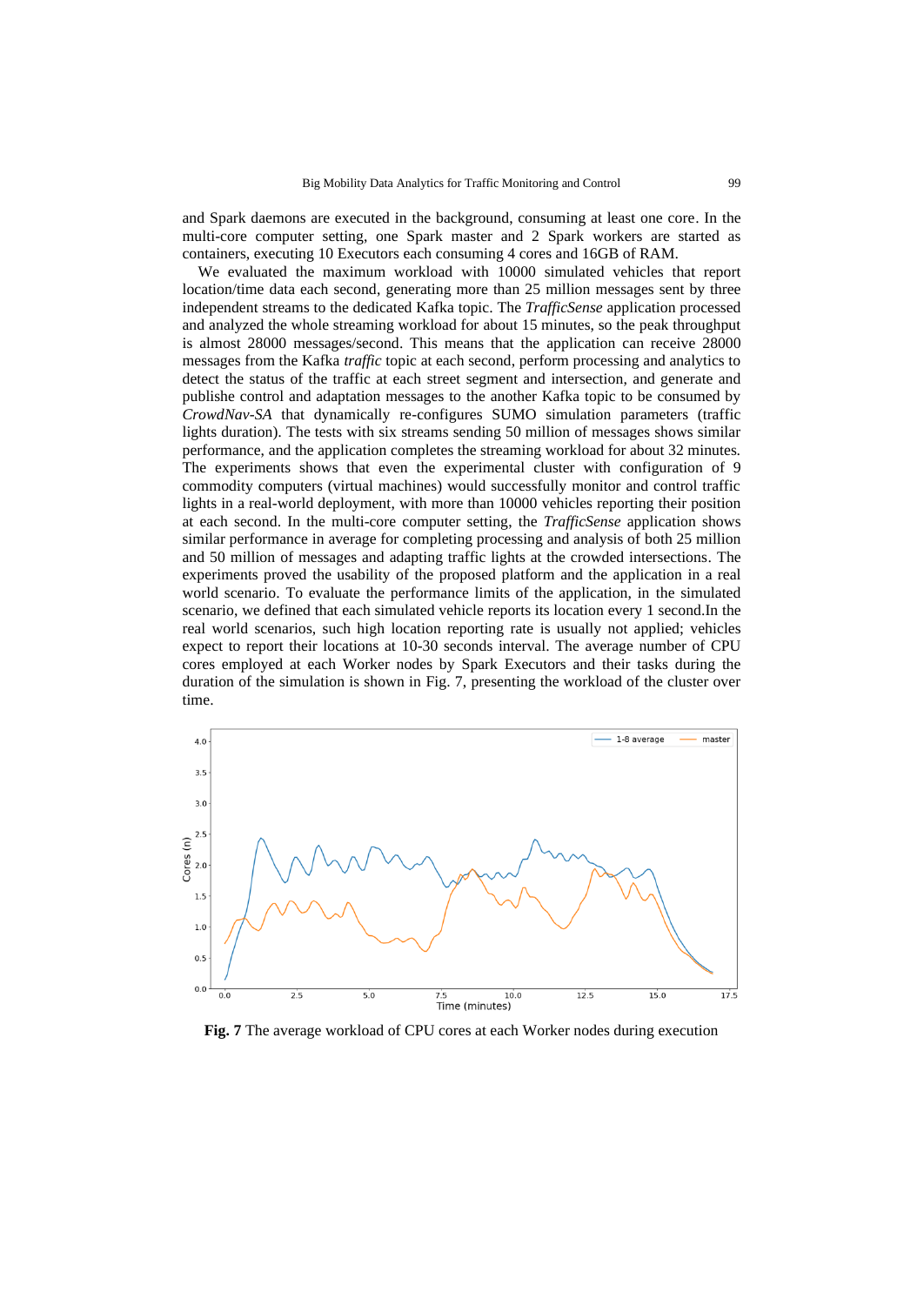### 100 N. STOJANOVIĆ, D. STOJANOVIĆ

We did not perform experiments to detect the *TrafficSense* application performance limits that would be reached mainly because of the communication bottleneck between *CrowdNav-SA* tool and the application via Kafka. The main advantages of the *TrafficSense* platform and the application are their openness and scalability owing to the foundational Big Data technologies, Apache Kafka and Spark. Both the Kafka broker and the Apache Spark framework are fully scalable, and can easily scale-out to a large number of computer nodes without any change in the application. Such scalability provides improved performance and throughput for more voluminous and faster streaming workload and the *TrafficSense* platform and the application could be employed even in the heavy traffic scenario, e.g. during the rush hour in the city of Belgrade.

### 6. CONCLUSION

In this paper, we propose the *TrafficSense* architecture and the platform for traffic monitoring and control and implement the *TrafficSense* application for traffic adaptation through dynamic traffic lights duration based on processing and analytics of large-scale vehicle location data streams. We developed the application using open source Big Data technologies and tools, leveraging feedback control loop techniques through MAPE-K approach for self-adaptive systems.

The feasibility of the proposed architecture and the platform is demonstrated in the *TrafficSense* application using realistic microscopic traffic simulator and near real-world use case of traffic adaptation in the city of Nis. We demonstrate the application functionality through a successful real-time control and adaptation of traffic congestions at the intersections and the system scalability and feasibility using experiments with large number of vehicles whose locations are collected through several high-speed data streams entering the system. The application operates more than satisfactory both in terms of functionality, as well as performance and scalability.

Currently the system threshold values and configuration parameters necessary for the adaptation are defined by using historical traffic data analysis for each simulation/scenario. One of the prominent directions for the future research and development is to advance the *TrafficSense* platform for the more realistic scenarios providing run time adaptation of the system configuration and parameters, depending on the traffic context and situation, weather and road conditions, and other external data sources. Also, the adaptation for each intersection is currently performed independently of others. The future research will provide the integrated traffic light control and adaptation that depends on the several connected intersections depending on the traffic flow and detected traffic patterns (e.g. home-work during week days, residential area – center of nightlife for weekend evenings). The future improvements of the *TrafficSense* platform will include a fusion of various traffic and street sensor data and the integration of new traffic control mechanisms, such as variable message signs, speed limits, and street directions (one/two ways), and their run time control and adaptation through feedback control loop mechanism.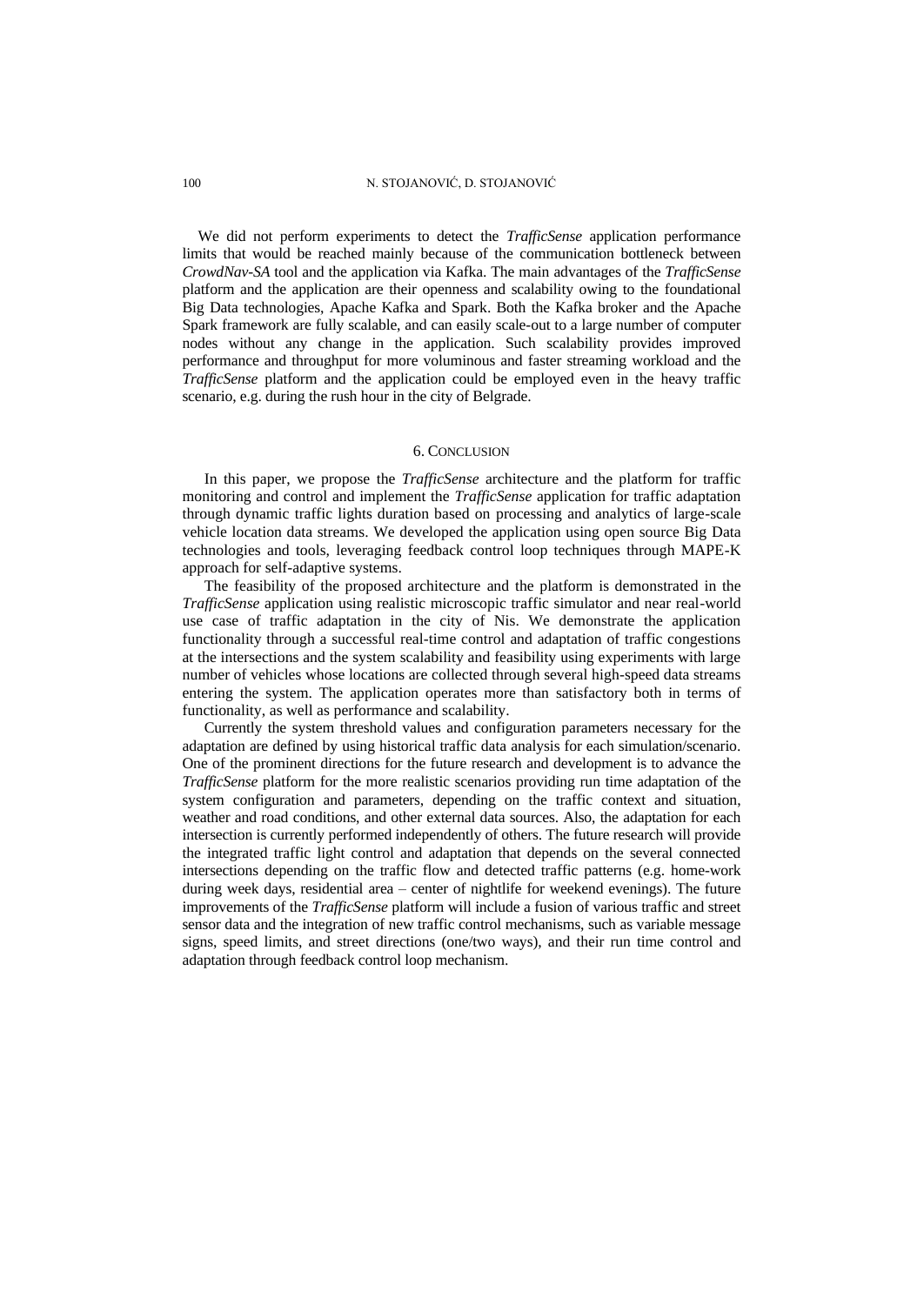**Acknowledgement**: *This paper was realized as a part of the projects "Studying climate change and its influence on the environment: impacts, adaptation and mitigation" (III 43007), supported by the Ministry of Education, Science and Technological Development of the Republic of Serbia within the framework of integrated and interdisciplinary research for the period 2011-2020. The authors would like to thank to the Hasso Plattner Institute (HPI) for granting access to the Future SOC Lab cloud computing infrastructure.*

#### **REFERENCES**

- [1] A. Luckow, K. Kennedy, F. Manhardt, E. Djerekarov, B. Vorster and A. Apon, "Automotive big data: Applications, workloads and infrastructures," *In IEEE International Conference on Big Data (Big Data)*, Santa Clara, CA, pp. 1201-1210, 2015. [Online]. Available: http://dx.doi.org/10.1109/BigData.2015. 7363874
- [2] L. Zhu, F. R. Yu, Y. Wang, B. Ning and T. Tang, "Big Data Analytics in Intelligent Transportation Systems: A Survey," in *IEEE Transactions on Intelligent Transportation Systems*, vol. 20, no. 1, pp. 383- 398, Jan. 2019. [Online]. Available: http://dx.doi.org/10.1109/TITS.2018.2815678
- [3] D. Stojanović, B. Predić, N. Stojanović, "Mobile crowd sensing for smart urban mobility, " In: Capineri, C, Haklay, M, Huang, H, Antoniou, V, Kettunen, J, Ostermann, F and Purves, R. (eds.) European Handbook of Crowdsourced Geographic Information, pp. 371–382. London: Ubiquity Press. 2016. [Online]. Available: http://dx.doi.org/10.5334/bax.
- [4] T. Akidau, S. Chernyak, R. Lax, *Streaming Systems.* O'Reilly Media, Inc., 2018.
- [5] A. I. Torre-Bastida, J. Del Ser, I. Laña, M. Ilardia, M. N. Bilbao and S. Campos-Cordobés, "Big Data for transportation and mobility: recent advances, trends and challenges," in IET Intelligent Transport Systems, vol. 12, no. 8, pp. 742-755, 2018. [Online]. Available: http://dx.doi.org/10.1049/ietits.2018.5188
- [6] G. Guerreiro, P. Figueiras, R. Silva, R. Costa and R. Jardim-Goncalves, "An architecture for big data processing on intelligent transportation systems. An application scenario on highway traffic flows," 2016 IEEE 8th International Conference on Intelligent Systems (IS), Sofia, pp. 65-72, 2016. [Online]. Available: http://dx.doi.org/10.1109/IS.2016.7737393
- [7] P. Figueiras, Z. Herga, G. Guerreiro, A. Rosa, R. Costa, R. Jardim-Gonçalves, "Real-Time Monitoring of Road Traffic Using Data Stream Mining," IEEE International Conference on Engineering, Technology and Innovation (ICE/ITMC), Stuttgart, pp. 1-8, 2018. [Online]. Available: http://dx.doi.org/10.1109/ICE. 2018.8436271.
- [8] D. Puiu et al., "CityPulse: Large Scale Data Analytics Framework for Smart Cities," in IEEE Access, vol. 4, pp. 1086-1108, 2016. [Online]. Available: http://dx.doi.org/10.1109/ACCESS.2016.2541999.
- [9] A. Akbar, F. Carrez, K. Moessner, J. Sancho and J. Rico, Context-aware stream processing for distributed IoT applications," *IEEE 2nd World Forum on Internet of Things (WF-IoT)*, Milan, pp. 663- 668, 2015. [Online]. Available: http://dx.doi.org/10.1109/WF-IoT.2015.7389133.
- [10] P. Ta-Shma, A. Akbar, G. Gerson-Golan, G. Hadash, F. Carrez, K. Moessner, "An Ingestion and Analytics Architecture for IoT Applied to Smart City Use Cases," in *IEEE Internet of Things Journal*, vol. 5, no. 2, pp. 765-774, April 2018. [Online]. Available: http://dx.doi.org/10.1109/JIOT.2017. 2722378.
- [11] S. Amini, I. Gerostathopoulos and C. Prehofer, "Big data analytics architecture for real-time traffic control," *5th IEEE International Conference on Models and Technologies for Intelligent Transportation Systems (MT-ITS)*, Naples, pp. 710-715, 2017. [Online]. Available: http://dx.doi.org/10.1109/MTITS. 2017.8005605.
- [12] S. Schmid, I. Gerostathopoulos, C. Prehofer, T. Bures, "Self-adaptation based on big data analytics: a model problem and tool." *In 2017 IEEE/ACM 12th International Symposium on Software Engineering for Adaptive and Self-Managing Systems (SEAMS)*, pp. 102-108., 2017. [Online]. Available: http://dx.doi.org/10.1109/SEAMS.2017.20
- [13] P. A. Lopez *et al*., "Microscopic Traffic Simulation using SUMO," *21st International Conference on Intelligent Transportation Systems (ITSC)*, Maui, HI, pp. 2575-2582, 2018, [Online]. Available: http://dx.doi.org/10.1109/ITSC.2018.8569938.